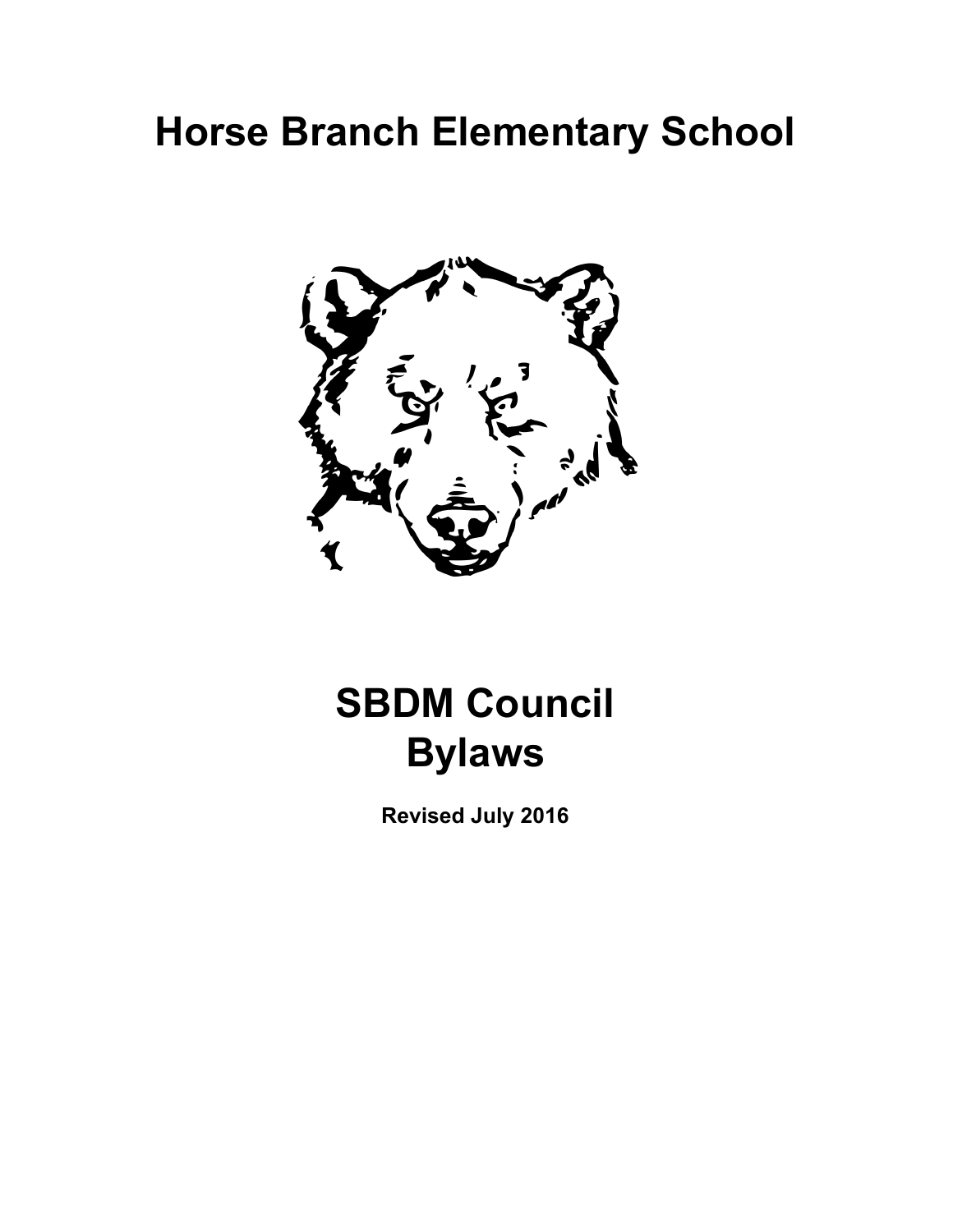# **Horse Branch Elementary SBDM Council Bylaws**

#### **TABLE OF CONTENTS**

| Ι.          |  |
|-------------|--|
| II.         |  |
| III.        |  |
| IV.         |  |
| $V_{\cdot}$ |  |
| VI.         |  |
| VII.        |  |
| VIII.       |  |
| IX.         |  |
| X.          |  |
| XI.         |  |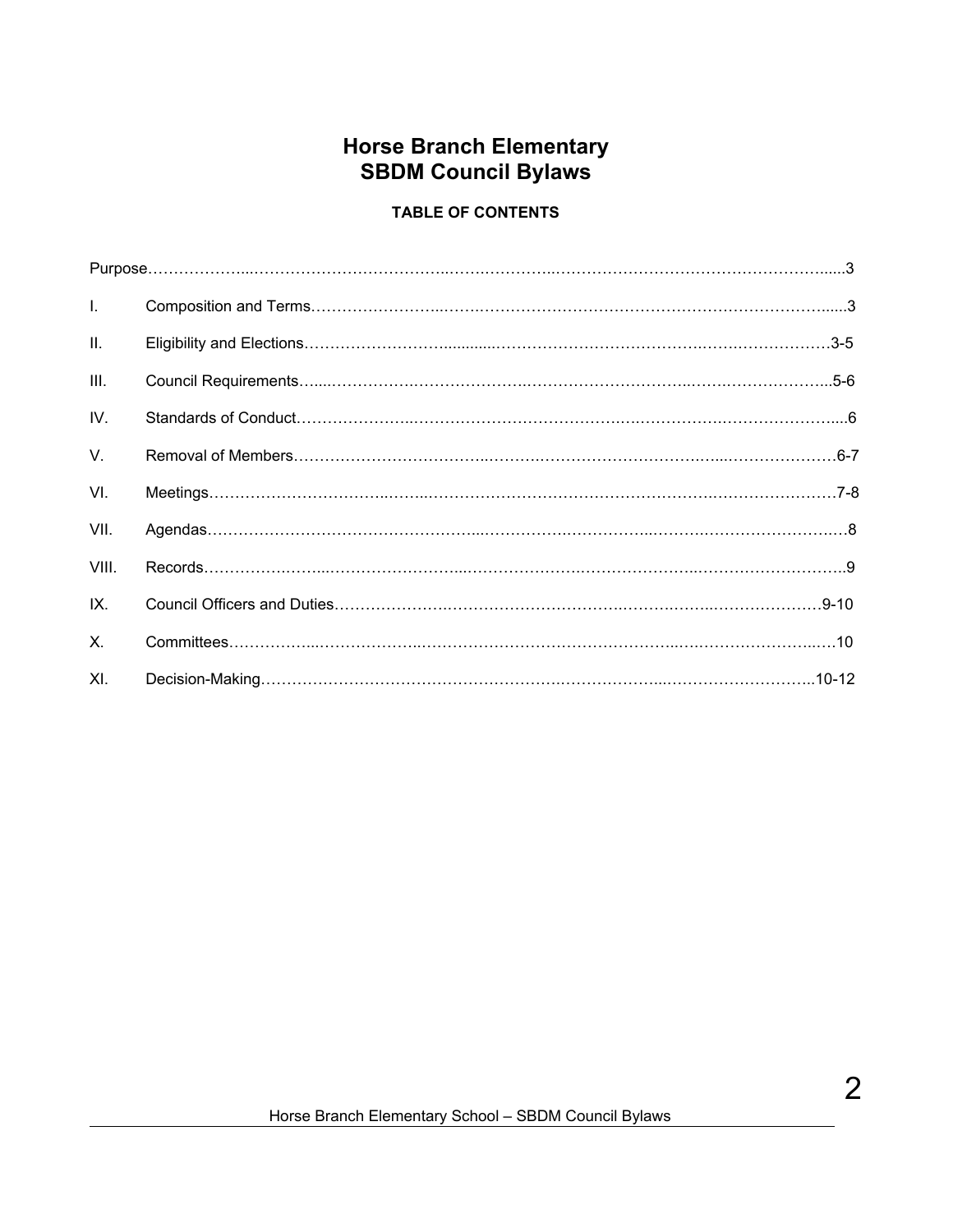## **Horse Branch Elementary School-Based Decision Making (SBDM) Council Bylaws**

#### **Purpose**

The SBDM Council of Horse Branch Elementary School shall have the responsibility to enhance student achievement through the policies adopted as specified in KRS160.345.

#### **I. COMPOSITION AND TERMS**

#### **A. COMPOSITION OF THE COUNCIL**

The council will consist of the principal, three teacher members, and two parent members. If the minority enrollment at the school was eight percent or higher on the October 1 preceding the start of a new council term, the council will also include at least one minority member.

#### **B. TERMS**

Terms of council members will be one year, beginning July 1 and ending June 30 of the following year. Teachers and parent council members are allowed to seek re-election to serve consecutive terms as long as they are eligible.

#### **C. LEAVE OF ABSENCE**

Leave of absence for a council member may be granted at the discretion of the council.

### **II. ELIGIBILITY AND ELECTIONS**

## A. **TEACHER ELECTIONS**

- 1. All certified teachers who work in the building are allowed to run for teacher council member and vote in the election.
- 2. To be elected to the council, a teacher must meet the KRS 160.345(1) definition of a teacher: "any person for whom certification is required as a basis of employment in the public schools of the state with the exception of principals, assistant principals, and head teachers."
- 3. Other than classroom teachers, eligible teachers include, for example, counselors, library media specialists, and other related arts teachers, whether assigned only to our school or serving as itinerant teachers.
- 4. Teachers will be elected by a majority of teachers in an election conducted by teachers.
- 5. Teachers in the building will write procedures for teacher elections as per KRS 160.345.
- 6. The elections will take place no later than May  $15<sup>th</sup>$  of each year.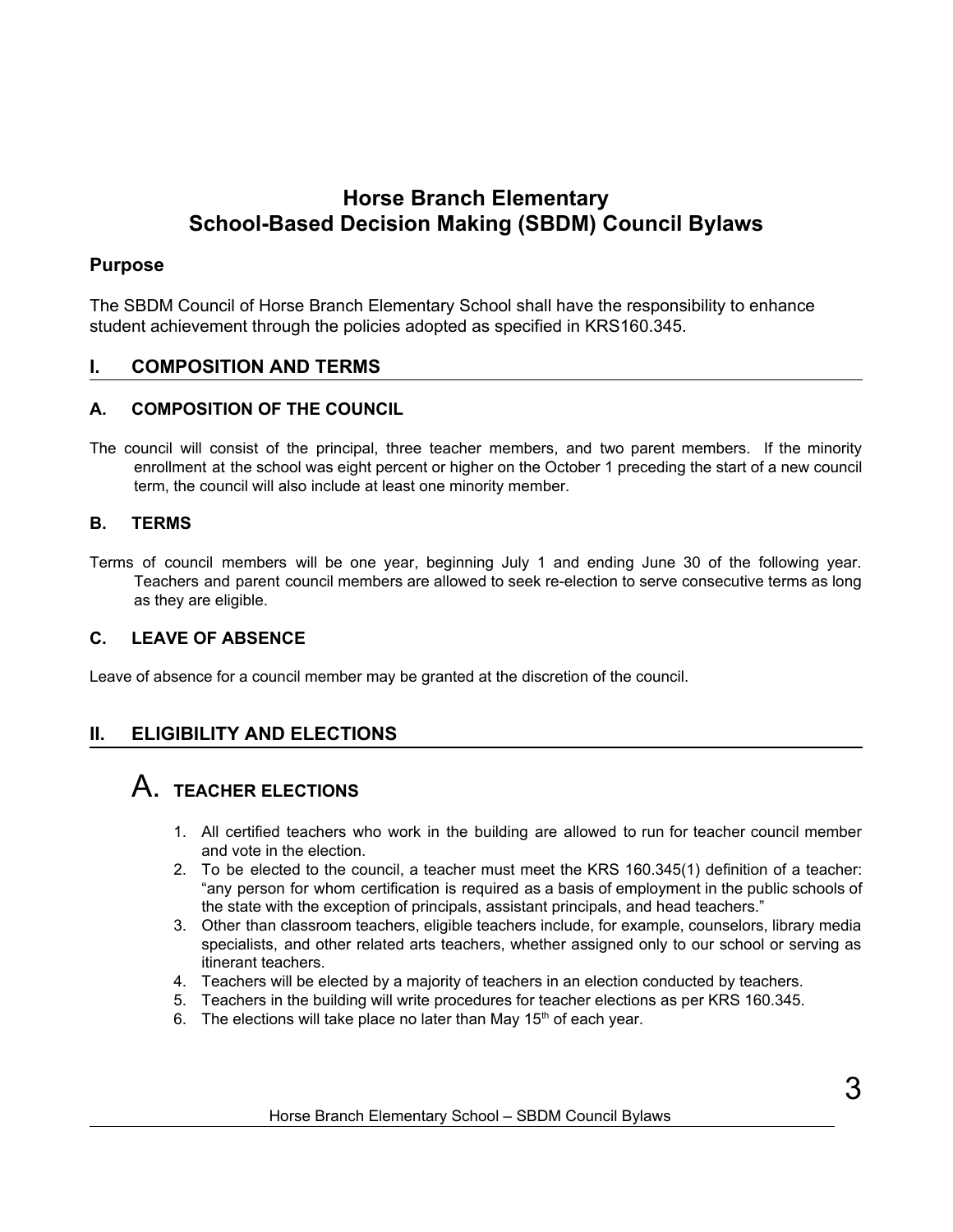#### **B. PARENT ELECTIONS**

#### 1. Role of Parent-Teacher Organization

The school's largest parent-teacher organization will develop procedures for and conduct the election. If no parent-teacher organization exists, the largest group of parents formed for this purpose will run the election.

#### 2. Parent Qualifications

A "parent" means a parent, stepparent, or foster parent. Guardians also qualify as parents if the student lives with them and they have a court order giving them legal custody. A parent council member will be the parent of a student pre-registered to attend the school during the parent's term of council service. Three groups of people may not serve on the council as parent representatives:

- a. Employees of the school or their relatives (mother, father, brother, sister, son, daughter, husband, wife, aunt, uncle, son-in-law, or daughter-in-law).
- b. Employees in the district administrative offices or their relatives (mother, father, brother, sister, son, daughter, husband, wife, aunt, uncle, son-in-law, or daughter-in-law).
- c. Members of the Board of Education or their spouses.
- 3. Parent Elections

The parent elections will take place no later than May 15<sup>th</sup> of each year. The parents of all children pre-registered to attend Horse Branch Elementary School during the next year may vote. The parent-teacher organization will determine how the election will be run. The principal will assist the parent-teacher organization in notifying parents of the election schedule. The parent-teacher organization will notify the current council of those elected not later than five school days after the election.

#### **C. MINORITY REPRESENTATION**

- 1. KRS 160.345 requires that schools having more than eight percent minority student population have minority representation to the SBDM Council. A minority parent and an additional teacher will be elected, if the council that has been formed (including the principal) after both teacher and parent elections, does not have a minority member, **and** the school had eight percent or greater enrollment of minority students as of the previous October 1.
- 2. Minority members must be American Indian; Alaskan native; African American; Hispanic, including persons of Mexican, Puerto Rican, Cuban, and Central or South American origin; Pacific Islander; or other ethnic group underrepresented in the school.
- 3. The principal will be responsible for organizing the minority parent and teacher elections as follows:

#### PARENT ELECTION

- a. Following the general elections, if a minority member was not elected, the principal will organize a special election to elect a minority parent to the council.
- b. This election will be organized as soon as possible after the regular elections.
- c. The principal will notify all parents of the date, time, and location of the election. The notice will call for nominations of minority parents for the ballot.
- d. Minority parents for this ballot must meet the qualifications for parent members as outlined in subsection B above.
- e. At the election, parents may nominate additional minority candidates.
- f. The candidate receiving the most votes will be elected. In the event of a tie vote, a run-off will be held.

#### TEACHER ELECTION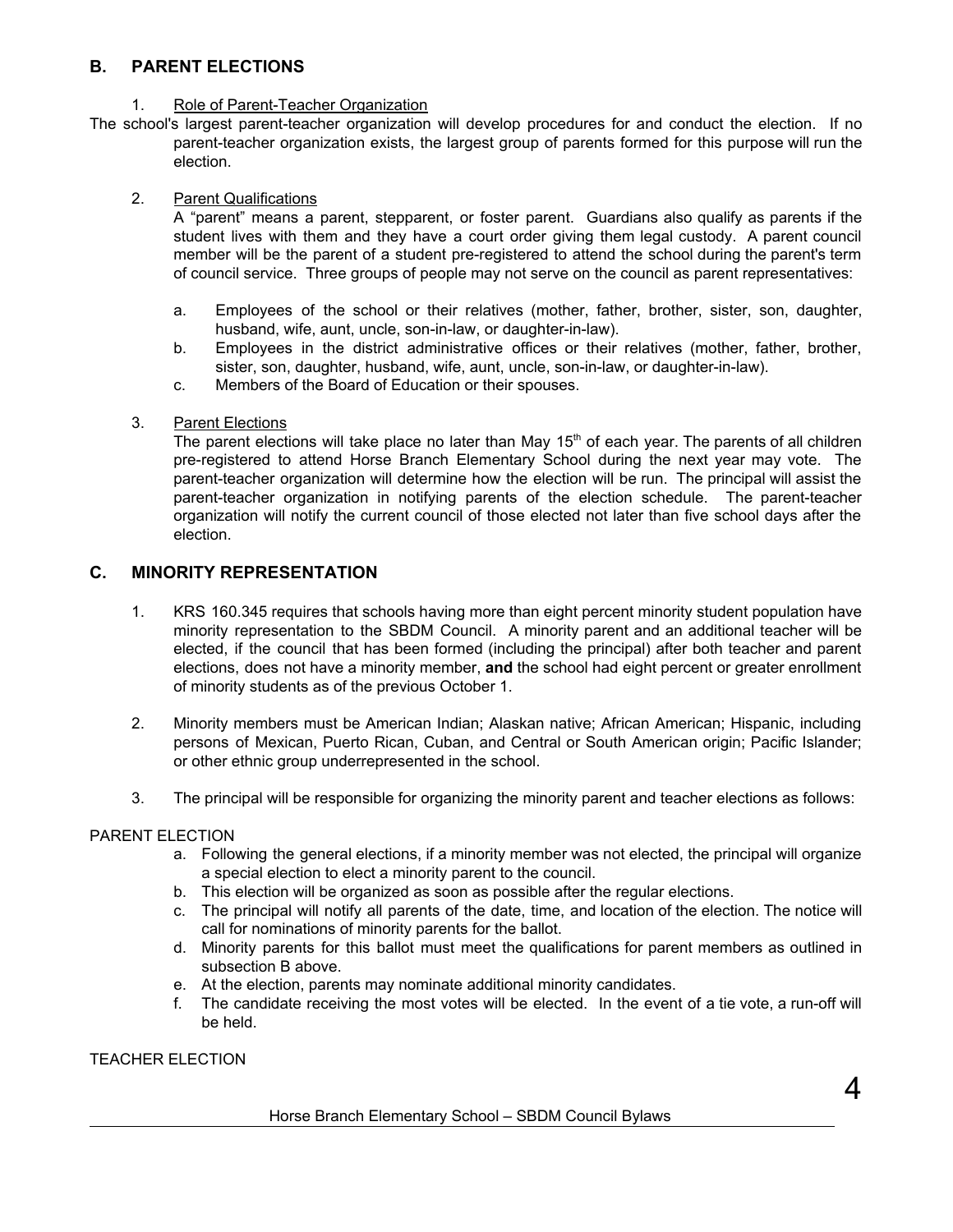- a. Following the general elections, if a minority member was not elected, the principal will call a meeting of all teachers in the building.
- b. This meeting will be called within seven school days after the regular elections.
- c. The teachers will elect one minority teacher to serve as an additional teacher member on the council.
- d. If there are no minority teachers who are members of the faculty an additional non-minority teacher will be elected.
- e. If there are minority teachers on the faculty, but they decline to serve, then no additional teacher will be elected.
- f. The election will be conducted using the procedures listed in subsection A of this section.

#### **D. VACANCIES DURING A TERM OF OFFICE**

#### 1. Notice of Vacancy

When either a teacher or parent vacancy occurs in the middle of a term, a new member will be elected to complete that term. The principal will post a notice in the faculty workroom and in a place readily accessible to parents stating that there is a vacancy and including the text of this subsection of the bylaws. The principal will also communicate this information to the president of the parent-teacher organization. These steps will be taken within 5 school days after the principal learns of the vacancy.

#### 2. Election to Fill a Teacher Member Vacancy

As soon as possible, after the announcement of the vacancy, the Teacher Election Chair(s) selected the previous spring, will use the procedures established to conduct a teacher election to fill the vacancy.

#### 3. Election to Fill a Parent Member Vacancy

The president of the parent-teacher organization will call an election to be held as soon as possible after the vacancy occurs. The procedures described in subsection B of this section will be used.

4. Election to Replace a Minority Parent Member

The principal will implement the procedures described in subsection C of this section.

#### 5. Election to Replace an Additional Teacher Member

The principal will implement the procedures described in subsection C of this section.

#### **III. COUNCIL REQUIREMENTS**

#### **A. TRAINING FOR NEW MEMBERS**

A member elected for the first time will complete a minimum of six hours of training in the process of school-based decision making no later than thirty (30) days after the start of his or her term. He or she can get that training any time between the date elected and the 30-day deadline. A person endorsed by the Kentucky Department of Education must provide this training.

#### **B. TRAINING FOR EXPERIENCED MEMBERS**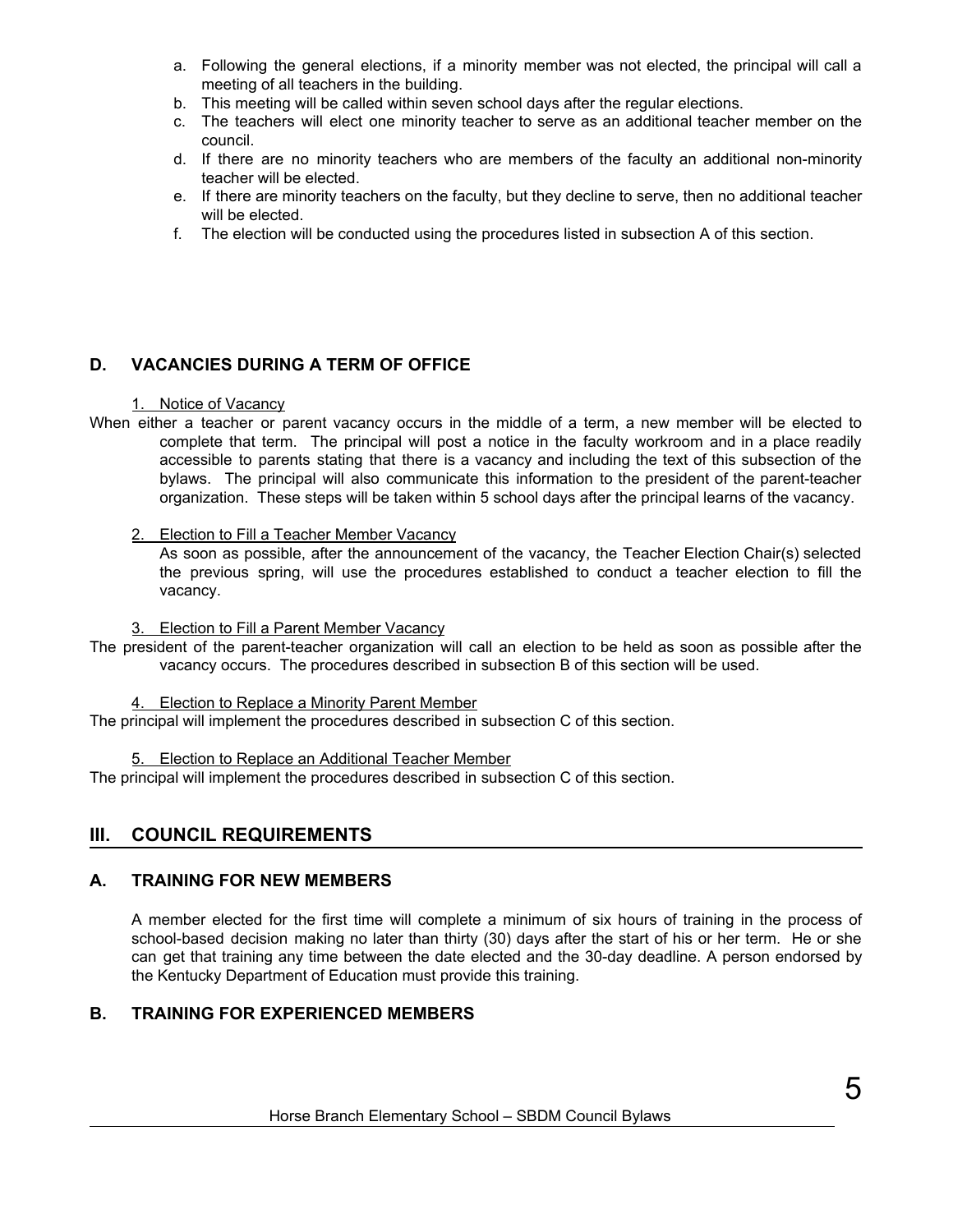A member elected who has served on a council previously will complete at least three hours of training in the process of school-based decision making no later than one-hundred-twenty (120) days after the start of his or her term. This training may be obtained up to a year before the 120-day deadline. A person endorsed by the Kentucky Department of Education must provide this training. Experienced members may get training credit by attending any of the approved SBDM training workshops offered by endorsed trainers.

#### **C. TRAINING FOR MID-YEAR VACANCIES**

Members who are elected to fill a vacant position in the middle of the year will complete the required training no more than thirty(30) days after they are elected. A person endorsed by the Kentucky Department of Education must provide this training.

#### **D. TRAINING REPORTING**

By November 1<sup>st</sup> each year, the principal will ensure that names, addresses, and the training completed of each council member are reported to the Kentucky Department of Education.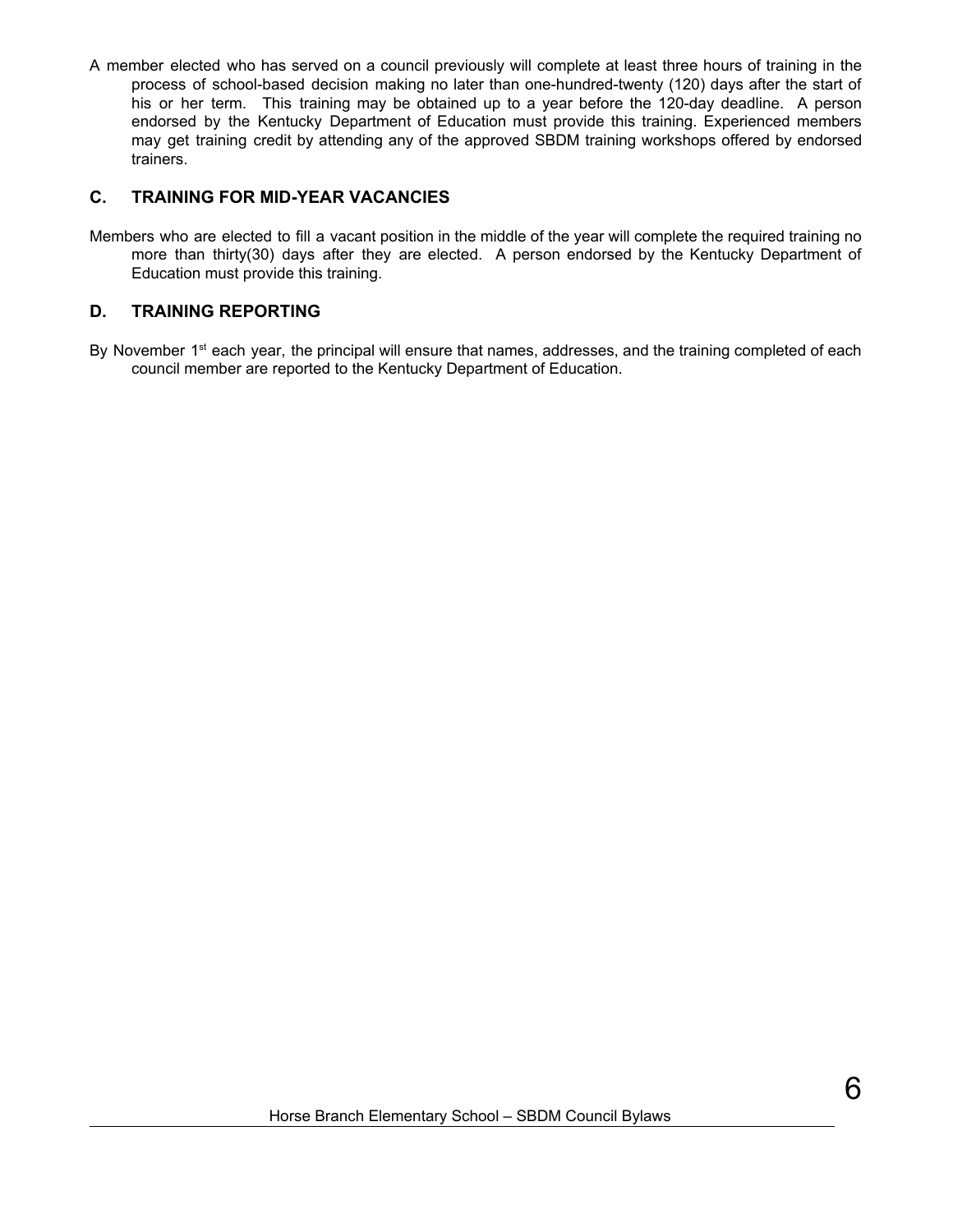#### **E. BACKGROUND CHECK FOR PARENT MEMBERS**

KRS 160.380(10) requires that parent school council representatives must submit to a criminal fingerprint background check by the Kentucky State Police and the Federal Bureau of Investigation. The results of the background check are sent to the school district superintendent.

#### **F. YOUR DUTY UNDER THE LAW, AND MANAGING PUBLIC RECORDS**

All council members will sign a form stating they have received and read the two documents: *Your Duty Under the Law*, and *Managing Public Record*s.

#### **G. PERMISSION LETTER TO RECEIVE EMAIL NOTIFICATION**

Council members who choose to receive notification of special called meetings by email will sign a permission letter that will be kept in the school office.

#### **IV. STANDARDS OF CONDUCT**

#### **<sup>A</sup>. ATTENDANCE**

Members of the council will attend all council meetings. If a member is unable to attend a meeting, he or she will notify the Chair of the council. If a member is unable to attend on a consistent basis, the Chair of the council will contact the member to consult and to discuss the possibility of resignation. A member who has three unexcused absences from council meetings will resign.

#### **<sup>B</sup>. CONFLICT OF INTEREST**

No one may serve on a school council who has a conflict of interest pursuant to KRS 45A [KRS 160.345(2)(a)]. A member who discovers a business or financial interest (not covered by KRS 45A), which may cause the appearance of impropriety, should refrain from participating in any discussions or decisions involving those interests.

#### **<sup>C</sup>. ONGOING ELIGIBILITY**

Any member who ceases to be eligible to serve on the council will resign.

#### **<sup>D</sup>. IMPROPER MEETING**

Council members will not meet to discuss council business in a group that constitutes a quorum without following the procedures for scheduling a meeting of the full council in accordance with the Open Meetings Law and described in Section VI of these bylaws.

#### **<sup>E</sup>. INTENTIONAL INTERFERENCE WITH SCHOOL-BASED DECISION MAKING**

No member of the council will intentionally engage in a pattern of practice which is detrimental to the successful implementation of or which circumvents the school-based decision making process.

#### **V. REMOVAL OF MEMBERS**

A member who violates the standards of conduct and does not submit a written letter of resignation to the council could be reprimanded or removed in one of the following ways:

#### Horse Branch Elementary School – SBDM Council Bylaws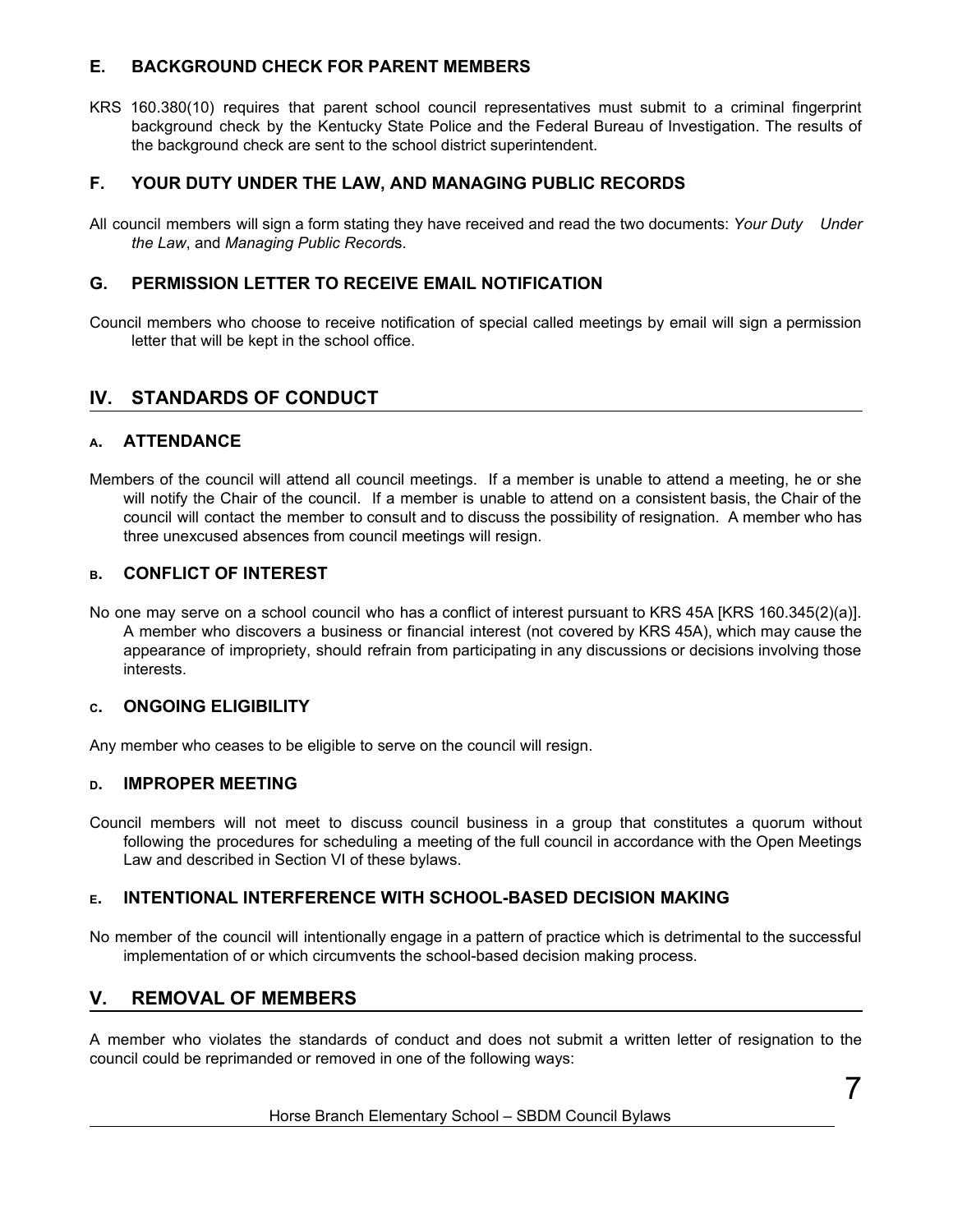#### **<sup>A</sup>. COMMISSIONER'S RECOMMENDATION**

The Commissioner of Education can recommend removal for immorality, misconduct in office, incompetence, and willful neglect of duty or nonfeasance. The local board of education then holds a hearing into the charges to decide whether removal is warranted.

#### **<sup>B</sup>. OFFICE OF EDUCATION ACCOUNTABILITY**

The Office of Education Accountability (OEA) can investigate claims of intentional interference with school-based decision-making. If the OEA cannot resolve the issue, it is forwarded to the Kentucky Board of Education, which holds a hearing to determine whether the charges are valid. The first time the Kentucky Board finds a person guilty of such interference, the person will receive a reprimand. The second time, the person can be removed from office.

#### **VI. MEETINGS**

#### **A. ALL MEETINGS**

- 1. Council meetings will comply with the requirements of the Open Meetings Law.
- 2. Council meetings will be open to the public unless the council goes into closed session under the provisions of the Open Meetings Law as outlined in subsection D of this section.

#### **B. REGULAR MEETINGS**

- 1. At the first council meeting on or after July  $1<sup>st</sup>$  each year, the council will designate a regular meeting time and place.
- 2. The principal will post a copy of the regular meeting schedule in the teachers' workroom and in a place regularly accessible to parents. He or she will use any other methods deemed appropriate to make the schedule readily available to the public.

#### **C. SPECIAL MEETINGS**

- 1. Any meeting not at the regular meeting time or place is a special meeting.
- 2. A special meeting of the council may be called by the chairperson or by a majority of council members.
- 3. Any special meeting of the council will comply with the requirements of the Open Meetings Law; therefore, the following steps will be taken:
	- a. Written Notice The person or persons calling the meeting will prepare and sign a written notice that states the date, time, and place of the special meeting and an agenda for the meeting. Only issues listed on that agenda may be discussed at the special meeting. Items may be subtracted from that agenda before approval at the meeting but they cannot be added or revised.
	- b. Delivery Of Notice The person or persons calling the meeting will arrange for the written notice to be delivered to every council member and to any media organization that has made a written request to be notified of council meetings. The delivery can be made ONLY by hand, fax, US mail, or email. To receive email notification, a written request must be on file at the school. (See Attachment B) The notice will arrive at least 24 hours before the time set for the meeting. At the first meeting of each new term there will be an agenda item asking which members want to be notified about special meetings via email. The responses will be recorded in the minutes.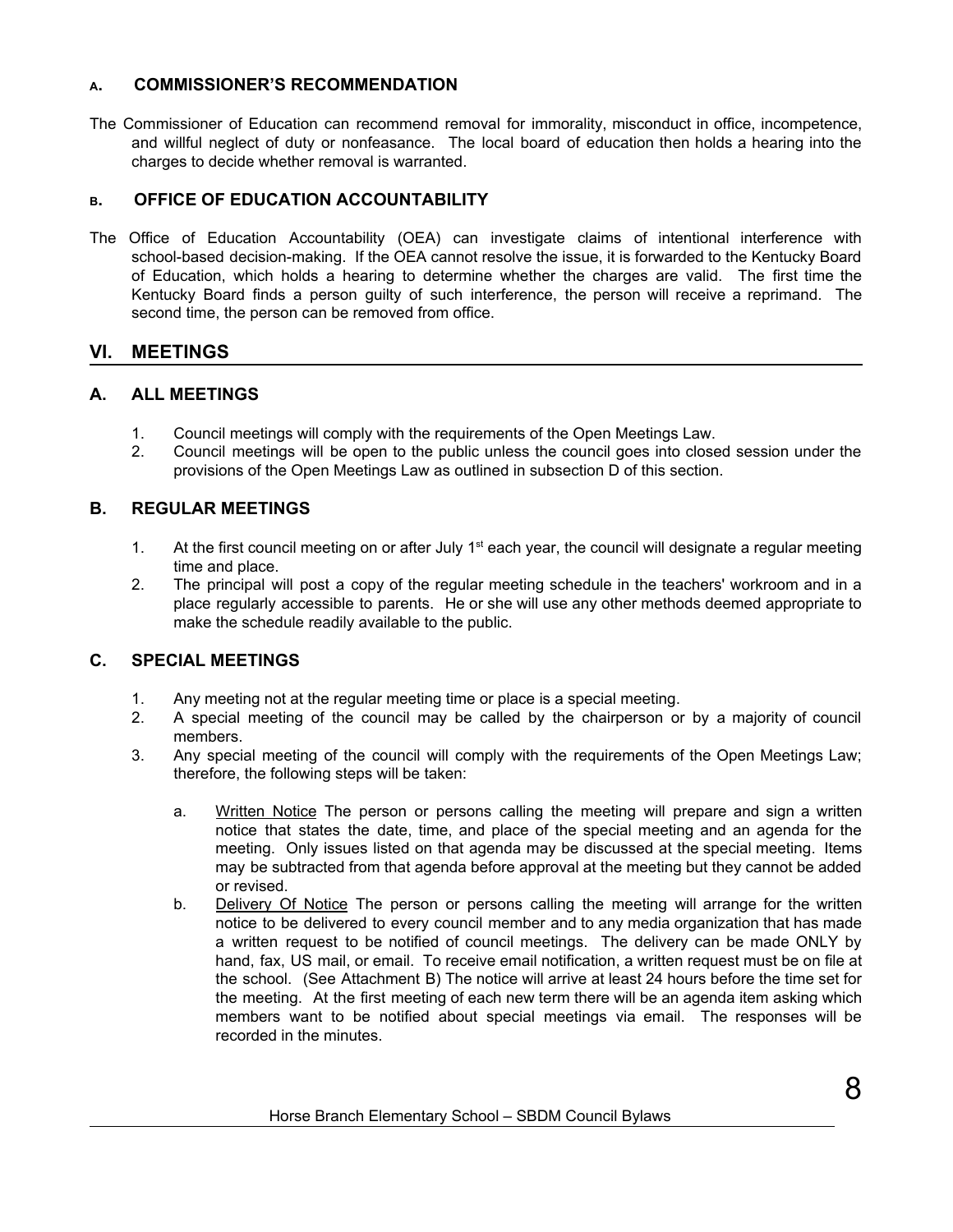c. Posting Of Notice The notice will be posted conspicuously at the school, and also at the building where the meeting will be held if the meeting will not be held at the school. These copies will be posted as soon as possible after the meeting is called, but no less than 24 hours before the meeting will be held.

#### **D. CLOSED SESSION**

The council may go into closed session only to discuss hiring personnel, or actual or pending litigation. The following procedures will be followed to go into a closed session:

- 1. A motion will be made and consensus requested that the council go into closed session to discuss individual applicants for hiring under KRS 61.810(1)(f) or litigation under KRS 61.810(1)(c).
- 2. The motion including the statute number allowing the closed session will be recorded in the council minutes.
- 3. People who have relevant or needed knowledge or information may be invited into a council closed session by a consensus of the council.
- 4. Only the topic announced in the open session motion may be discussed in the closed session.
- 5. No council action may be taken in a closed session.
- 6. The council will return to open session to make any decisions.
- 7. The decisions will be recorded in the council minutes.

#### **E. PUBLIC INPUT**

- 1. Every agenda will include a public input item.
- 2. Public input may be informal with the chairperson calling on persons who wish to speak.
- 3. The time limit for each speaker will be limited to five minutes.

#### **F. CANCELLATION**

In the event school is cancelled or dismissed early due to inclement weather, or the if school is cancelled or dismissed early for any other reason, the SBDM council meeting will be cancelled.

#### **VII. AGENDAS**

#### **A. AGENDA REQUESTS**

Anyone may submit items for inclusion on the agenda to the chairperson. Items should be submitted no later than ten school days before a scheduled meeting.

#### **B. PRELIMINARY AGENDA**

The chairperson will prepare a preliminary agenda, marked as such, to be posted in the teacher's workroom and posted in a place readily accessible to all parents and distributed to all council members at least five school days before each regular council meeting. The preliminary agenda for each regular meeting will include the following items:

a. Opening Business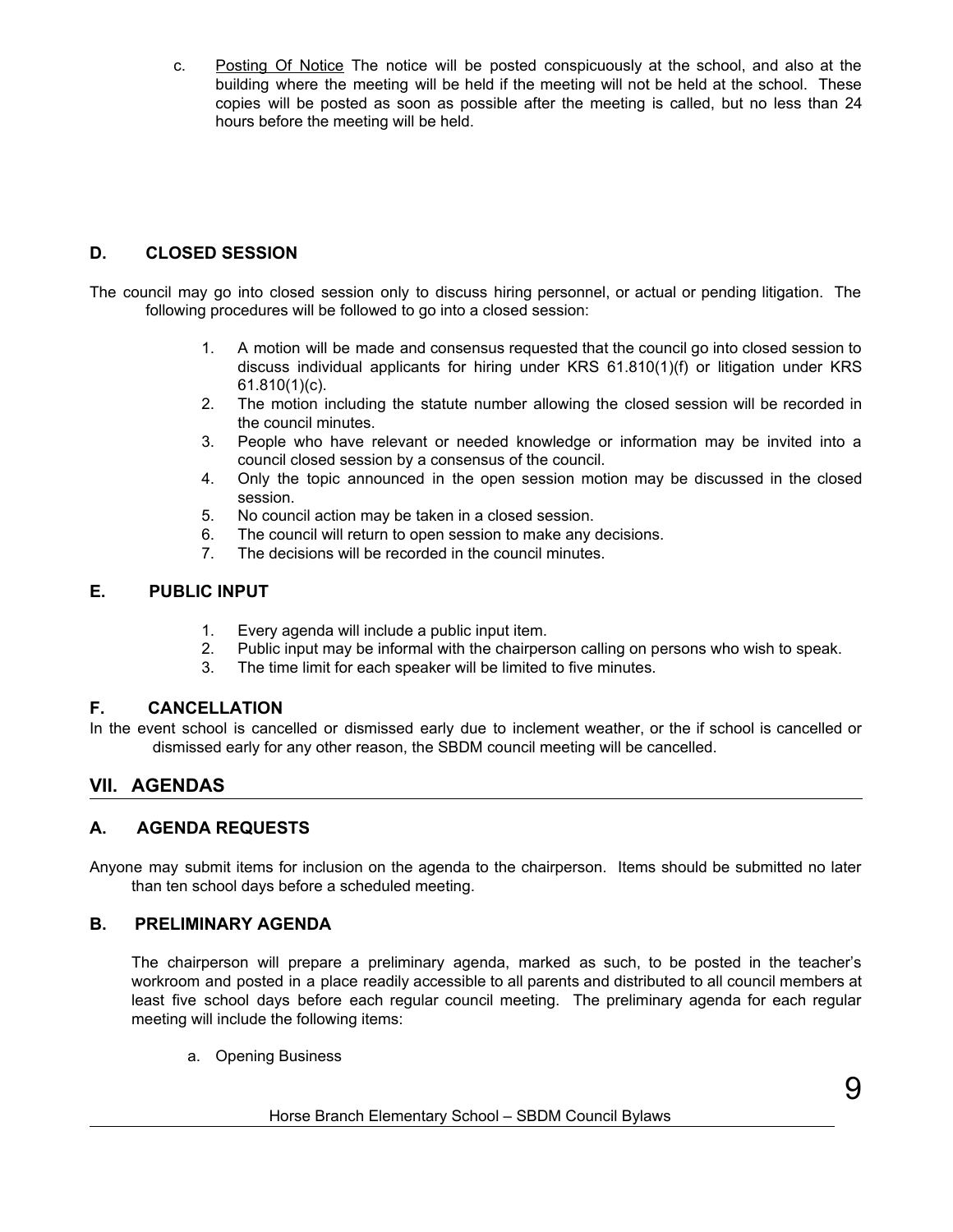- b. Approval of the Agenda
- c. Review and Approval of the Minutes of the Previous Meeting
- d. An opportunity during the course of the meeting for Public Comment

#### **C. APPROVAL OF AGENDA**

At the beginning of each regular council meeting, the council will approve an agenda for the meeting. Items on the preliminary agenda may be added, deleted, or modified at this time.

#### **VIII. RECORDS**

#### **A. LIBRARY COPIES**

At least one set of council records will be maintained by the council secretary and made available in the school office. This notebook will contain copies of the council bylaws, all council policies, council minutes for the current year, the current council budget, and the current School Improvement Plan.

#### **B. OPEN RECORDS REQUESTS**

The principal will be the official records custodian and will make the notebooks of council bylaws, policies, minutes, budgets, current SIP, and other council records available in response to written requests. A fee set by the Board of Education may be charged to cover copying costs other than staff time to make the copies in accord with the provisions of the Open Records Law. Persons who want copies of documents in the council binder will give the principal a written request.

#### **C. OFFICE COPIES**

All council records will be maintained in the school office in accordance with the State Archives Records Retention Schedule (725 KAR 1:030).

#### **IX. COUNCIL OFFICERS AND DUTIES**

# A. **CHAIRPERSON**

The principal will serve as the chairperson of the council. The chairperson will preside at all council meetings and carry out all other specific council duties as assigned by these bylaws.

# B. **VICE-CHAIRPERSON**

- 1. The vice-chairperson will be chosen by consensus from within the council membership.
- 2. The duties of the vice-chair will be to:
	- a. Preside over council meetings in the absence of the Chair.
	- b. Arrange training for the council on an agreed upon date/time in the event that a new principal must be hired including.
		- Calling a special meeting for the training on the agreed upon date/time
			- Inviting the superintendent (or designee) to attend the training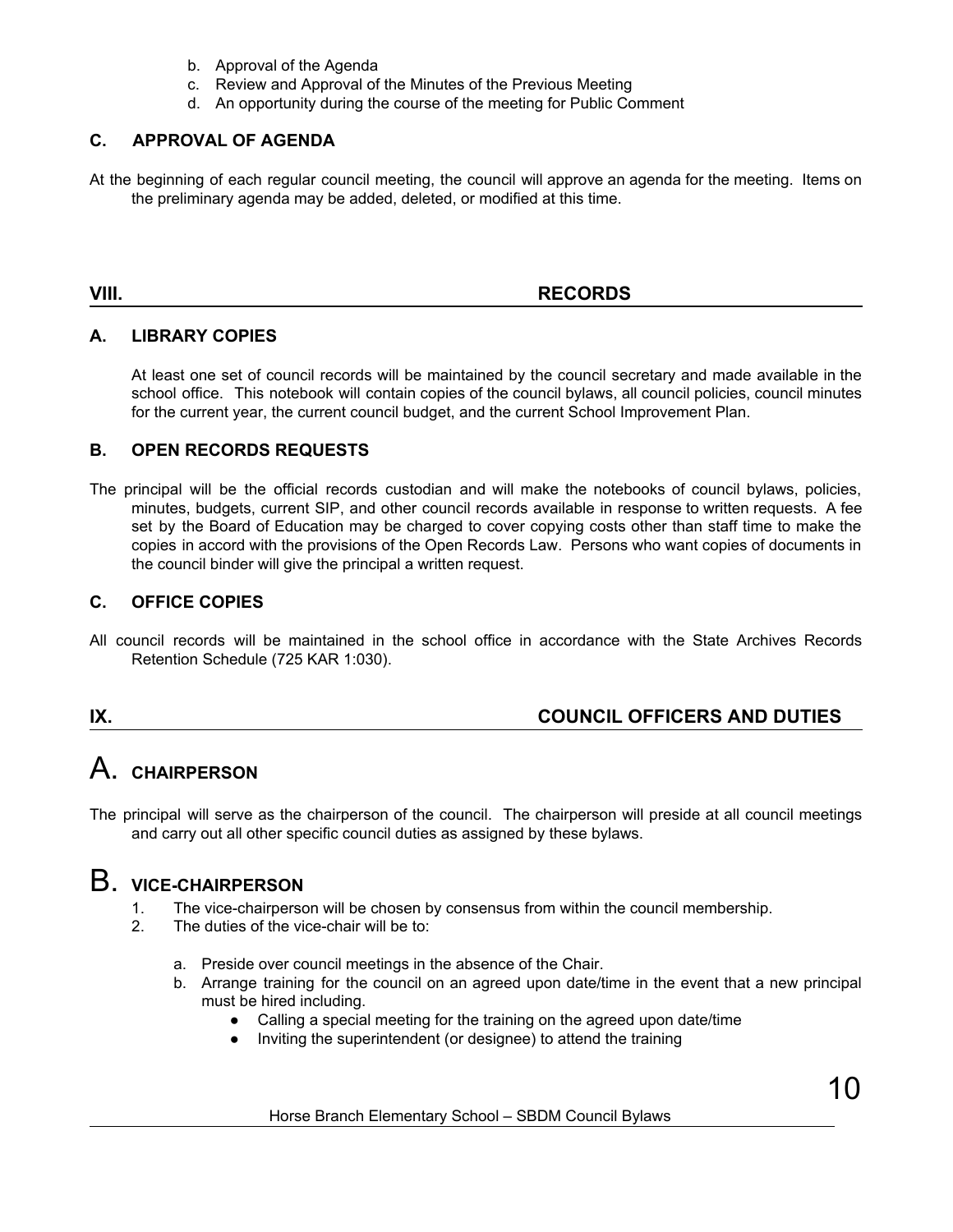- Ensuring that all council members, the superintendent (or designee), and the trainer have a copy of the Principal Selection Policy.
- c. Become the liaison to the superintendent (or designee) when he/she becomes the chair of the council in the event that a new principal must be hired.

# C. **Secretary**

- 1. The chairperson of the council will appoint a secretary for the council. The secretary may or may not be a member of the council.
- 2. The duties of the secretary will be to:
	- a. Take minutes at each council meeting that include an accurate record of all motions made and all decisions or actions taken. Maintain and update all documents in the public notebook in the school office.
	- b. Type, copy, and distribute the draft minutes, marked as such, to each member of the council and post a copy in the teacher's workroom and in a place readily accessible to all parents. This will be done within five school days after each meeting.
	- c. Make copies of the final approved minutes for the notebooks in the office and send copies to all council members, the president of the parent-teacher organization, and the district SBDM coordinator. This will be done within five school days following the meeting at which the minutes were approved.

### **X. COMMITTEES**

#### **A. PURPOSE & USE OF COMMITTEES**

Standing and ad hoc committees may be formed and dissolved by the SBDM council as needed. The purpose of the use of committees is to gain input from all stakeholders and may include certified and classified staff, parents, students, and community members. Committees shall serve as a council resource for gathering data and information and making recommendations to the council.

#### **B. COMMITTEES POLICY**

The council will adopt a committee policy to facilitate the participation of interested persons. As required by SBDM law, the policy will include the number of committees, their jurisdiction, their composition, and the process for membership selection.

#### **XI. DECISION-MAKING**

#### **A. QUORUM**

A majority (more than half) of the members, including at least one parent member, will constitute a quorum. A quorum must be present for the council to take action, other than the following exception: If a quorum of the members of the school council is not available for the purpose of conducting consultation in the filling of a vacancy during a special called meeting for the purpose of consultation, the principal shall conduct consultation with the council members who can attend.

#### **B. VISION & MISSION**

Student needs and the school's vision, as well as the overall mission of specific programs will guide decision-making. When possible, decisions will be based on applicable data.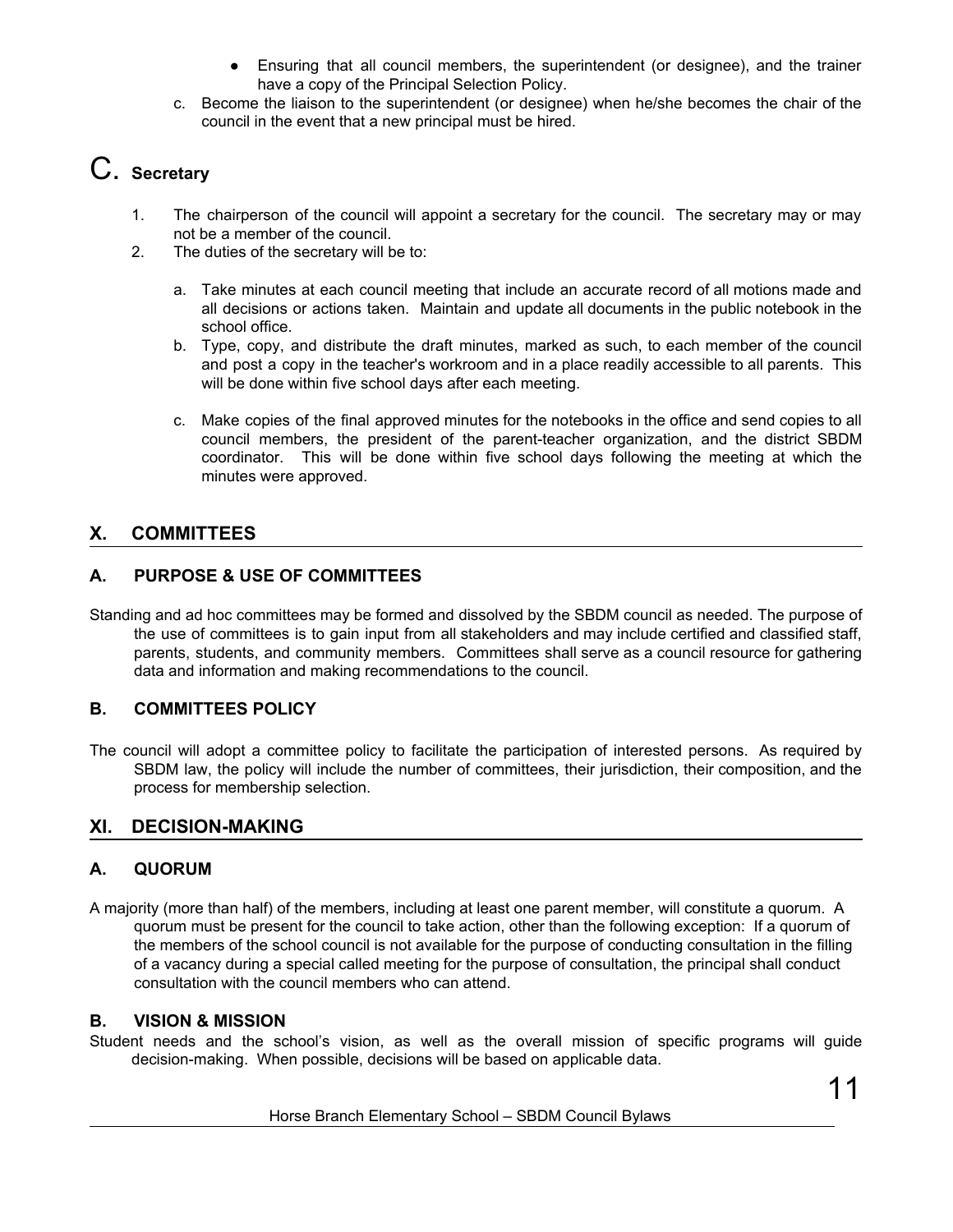#### **C. COUNCIL RESPONSIBILITIES**

The council will make no decisions on issues that are not under their jurisdiction by law. The following issues are under the purview of the School-Based Decision Making Council:

- 1. School Improvement Planning
- 2. School Safety Plan
- 3. Ungraded Primary Program (Elementary)
- 4. Assessment Data Analysis, including results of Program Reviews
- 5. Achievement Gap Targets
- 6. Professional Development
- 7. Spending on textbooks, instructional materials, student support, and staff (including determination of the number of persons to be employed in each job classification)
- 8. Consultation before the principal selects people to be hired
- 9. Selection of a new principal
- 10. Adopting policies in the following areas:
	- a. Alignment with State Standards
	- b. Committees
	- c. Consultation
	- d. Curriculum
	- e. Discipline, Classroom Management and School Safety
	- f. Emergency Plan
	- g. Enhancing Student Achievement
	- h. Extracurricular Programs
	- i. Instructional and Non-Instructional Staff Time Assignment
	- j. Instructional Practices
	- k. Parent Engagement (Title 1 Schools)
	- l. Program Appraisal
	- m. School Day and Week Schedule
	- n. School Space Use
	- o. Student Assignment
	- p. Technology Use
	- q. Wellness (Primary to Grade 5)
	- r. Writing
	- s. OTHER: Policies not required by law but considered best practice and/or recommended by the local district. Following are activities in which councils should not be involved:
		- 1. Run the school on a day-to-day basis
		- 2. Break state/federal laws, risk lawsuits, or break contracts
		- 3. Risk health or safety of students or staff
		- 4. Spend money they don't have
		- 5. Make decisions outside the areas of responsibility listed above

#### **D. CONSENSUS**

- 1. The council will operate by consensus decision-making using the following procedures:
	- a. All council members who choose to do so will be given a chance for input on issues requiring a consensus decision.
	- b. If council input and discussion reveal significant concerns or ambiguities related to an issue, the council's normal practice will be to give or return the issue to a committee for further work. Exceptions may be made for urgent timelines or pressing concerns.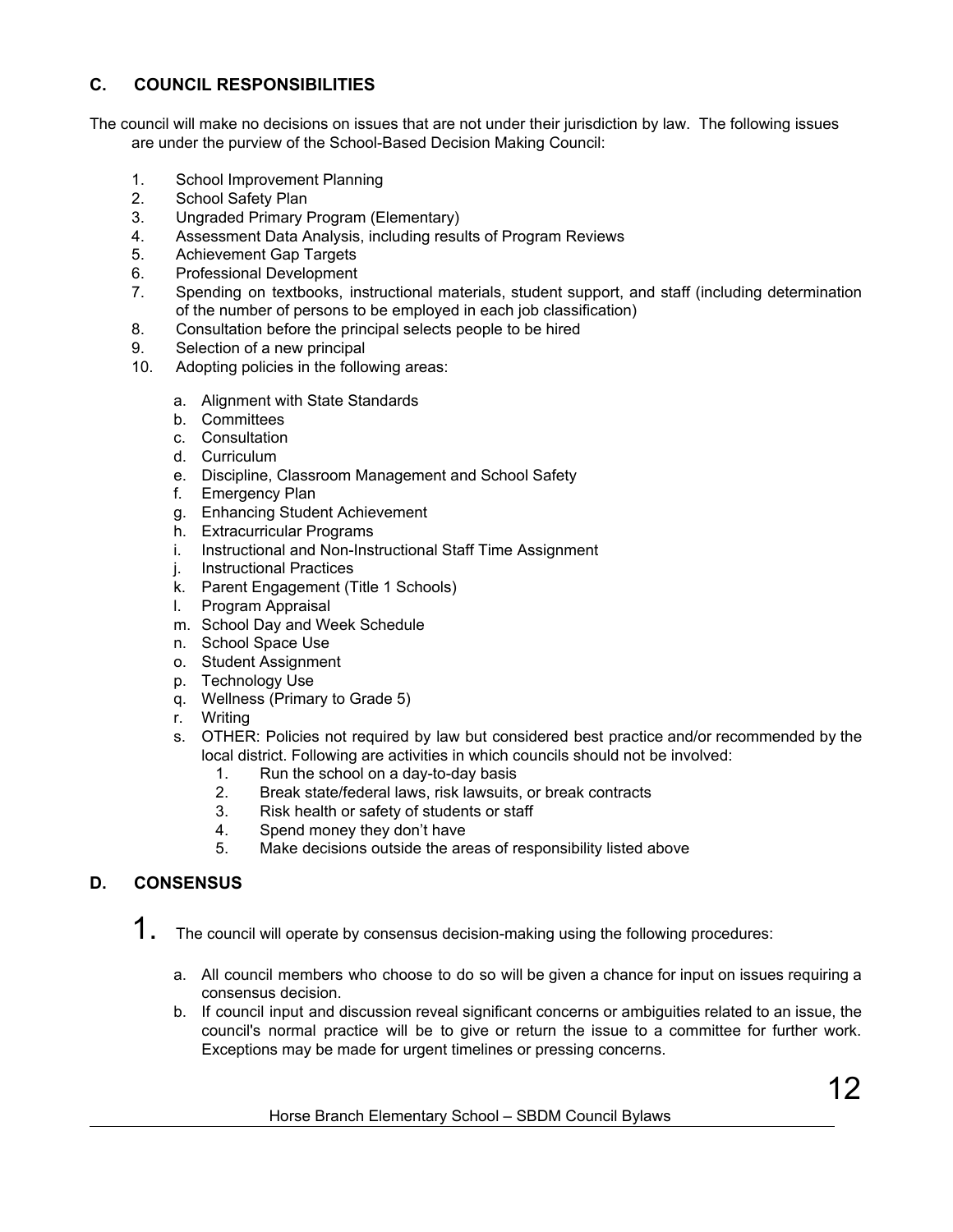- 2. After council input and discussion, any member may make a motion to accept a proposal. If the proposal being considered is in writing, the motion may be made verbally. If the proposal has not been presented in writing or the member making the motion wants to propose one or more amendments, he or she will write down the motion, read it to the council, and hand the written motion to the secretary for inclusion in the minutes.
- 3. The chair will then ask if there is further discussion.
- 4. When that discussion is complete, the chair will test for consensus by asking if there is consensus for approval of the motion. Any member who is not willing to support the motion is obligated to say so at this time. Members who support the motion will indicate by word or other sign that they believe there is now a consensus.
- 5. If no member states unwillingness to support, the chair will direct the secretary to record that consensus has been reached and the motion has passed.

#### **E. CONSENSUS FAILURE**

- 1. Council voting will be done only when the council must have a decision, consensus has failed, and one or more of the following conditions exist:
	- a. When the council will otherwise be unable to meet a deadline by which the council is required to have made a decision, or
	- b. When the council has failed to reach consensus at a second meeting for that purpose.
- 2. At the first meeting where an issue is discussed, if the chair tests for consensus but consensus is not reached, the council may postpone further consideration until the next meeting or continue to discuss the issue. After testing for consensus on a proposal three times in one meeting, the chair may direct that the proposal be taken up again at the next meeting unless one of the conditions for voting applies.
- 3. If the council takes up an issue at a second meeting and is still unable to reach consensus, the council will consider alternative steps, including but not limited to:
	- a. Asking a committee to bring the council a new proposal on the issue.
	- b. Doing nothing and dropping the issue.
	- c. Voting.

#### **F. ADOPTION OF POLICIES**

- 1. Policies are defined as written documents that establish rules, procedures, guidelines, standards, or principles to guide decision-making in various situations.
- 2. To be officially adopted, a policy will have a reading at two different council meetings.
- 3. Adopted policies are binding until the council amends them.

#### **G. APPEALS OF COUNCIL DECISIONS**

- 1. For a person to appeal a decision of the SBDM council, he/she must submit a written request within 10 days of the meeting at which the decision was made for the opportunity to be heard. The written request shall include information regarding the purpose of the appeal.
- 2. The SBDM council may schedule a hearing within thirty working days from the date the request is received. The person bringing the appeal shall be given written notification of the hearing date and time.
- 3. The parties may be represented by legal council and may call witnesses relative to the appeal.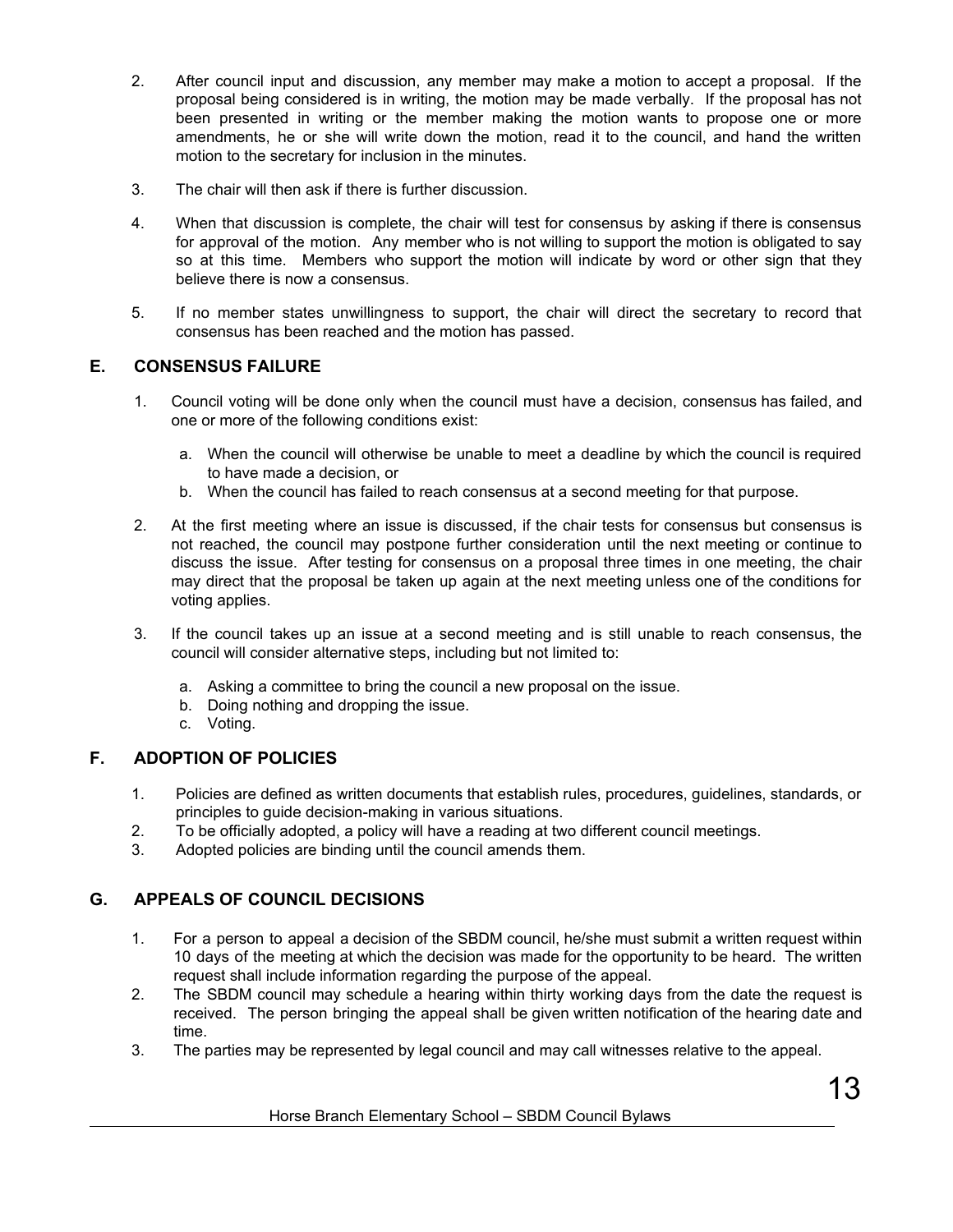- 4. If a hearing is warranted, the SBDM council shall consider the merits of the complaint, make a decision according to board policy, and respond to the complaint in writing.
- 5. A copy of the appeal and a copy of the written reply shall become a part of the official minutes of the SBDM council.

#### **H. BYLAWS AMENDMENT**

The council may amend these bylaws as needed. No decision on a motion to amend the bylaws will be made until after the topic has been on the agenda for two meetings and has had two readings.